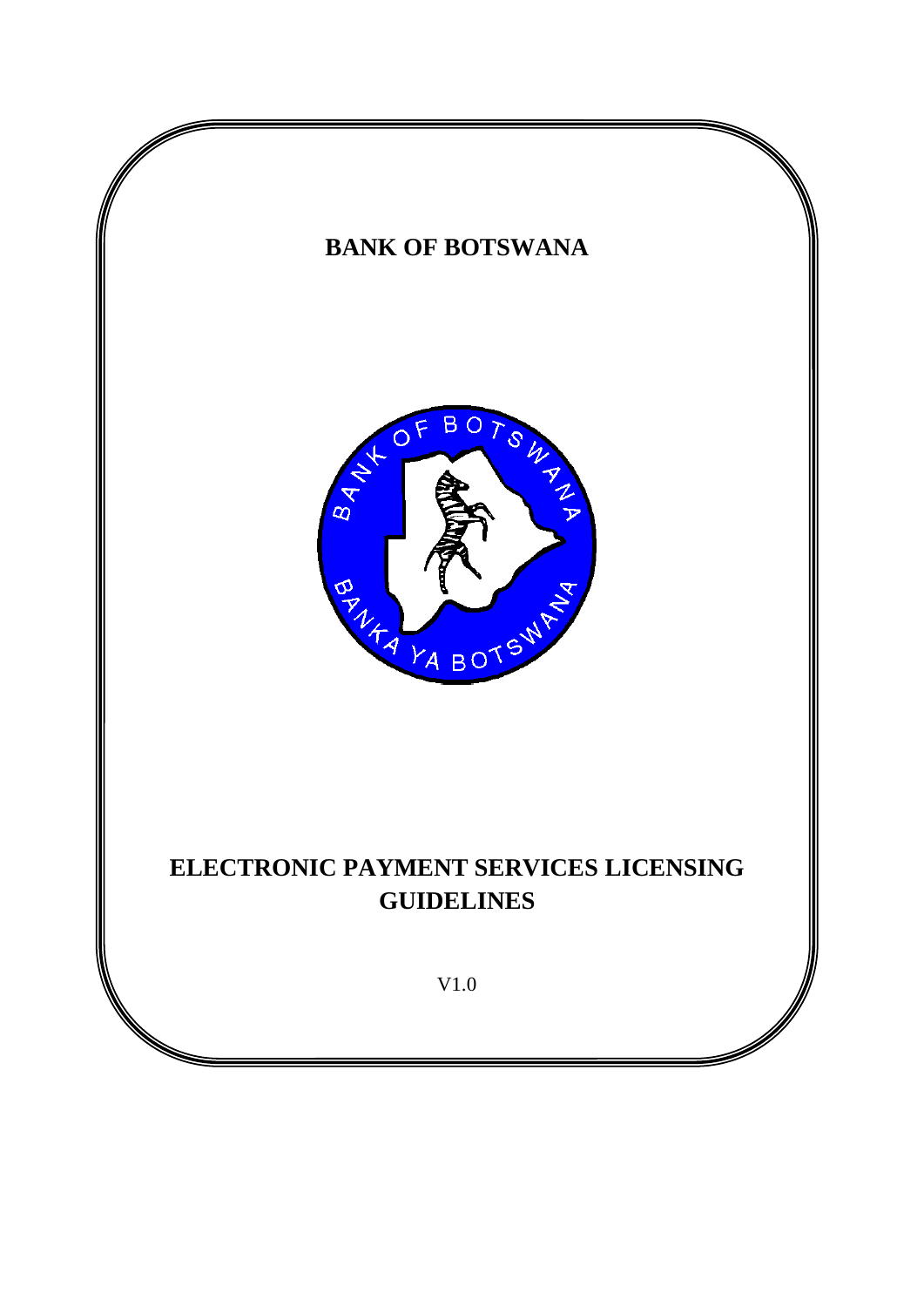# Contents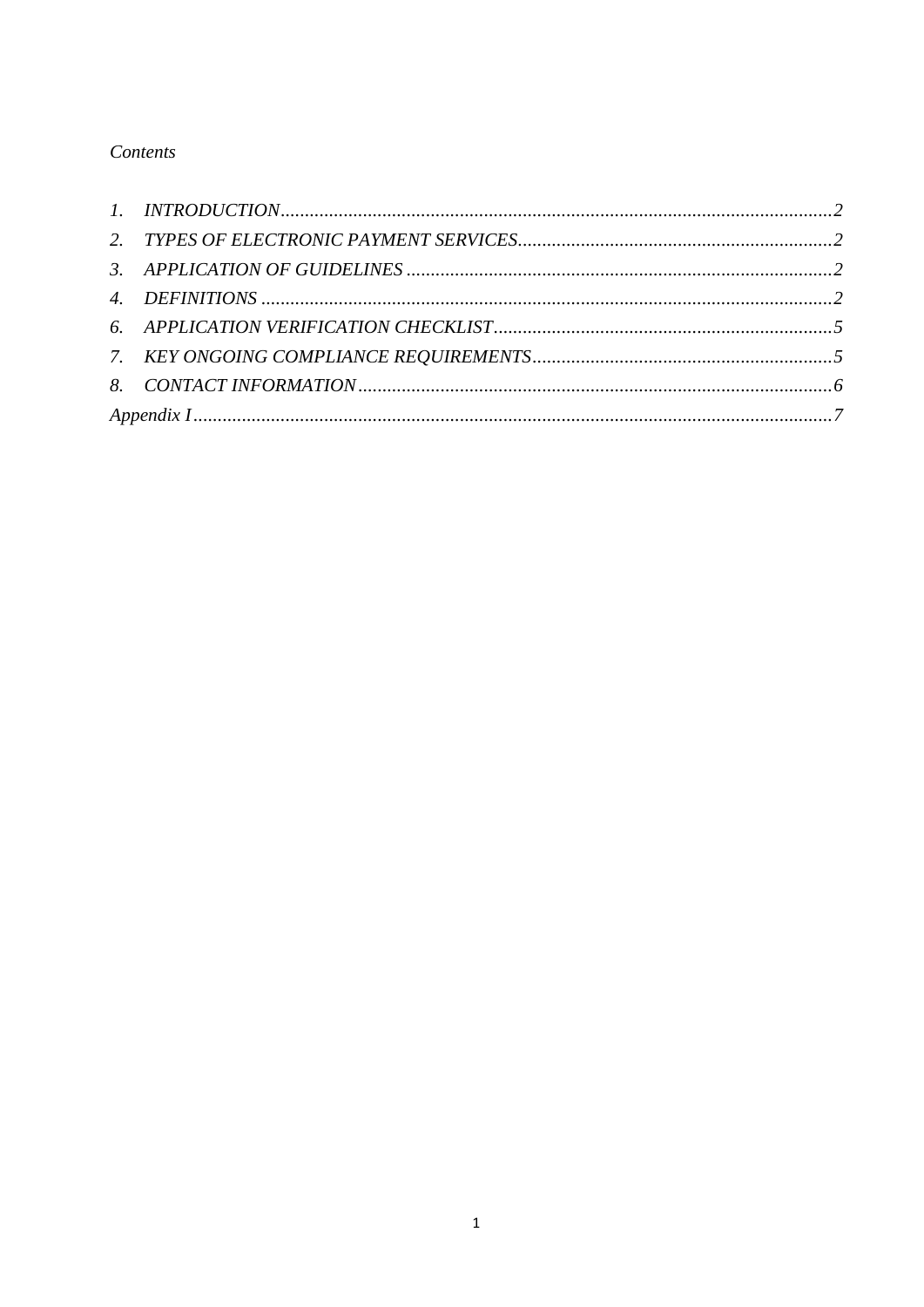# *ELECTRONIC PAYMENT SERVICES LICENSING GUIDELINES*

### <span id="page-2-0"></span>*1. INTRODUCTION*

*1.1 These Electronic Payment Services (EPS) Licensing Guidelines are intended to provide information and guidance to EPS providers applying for an EPS licence particularly in instances where the promulgated EPS Regulations, 2019, are deemed to be unclear or do not provide sufficient information to prospective applicants. The guidelines also buttresses and provides guidance to applicants' required compliance with relevant sections of the Financial Intelligence Act (FIA) of 2019. The EPS Regulations 2019 apply to both EPS providers and Money or Value Transfer Services Providers where the latter's focus is solely on electronic remittances.*

# <span id="page-2-1"></span>*2. TYPES OF ELECTRONIC PAYMENT SERVICES*

- *2.1 EPS offer person-to-person (P2P), person-to-business (P2B), business-to-person (B2P), business-to-business (B2B) and business to government (B2G) payments. These payments have been identified as catalysts and drivers for financial inclusion and part of the development of the payments ecosystem and for licensing purposes are Categorised as follows:* 
	- *a) electronic money issuance (non-cash payment instrument, tangible e.g., cards or intangible e.g., e-wallets, that stores funds electronically in exchange of cash funds paid to the issuer);*
	- *b) account-based payment services (placing of cash on, or withdrawal of cash from a payment account, credit transfer, direct debit, debit and credit card payments);*
	- *c) issuance of payment instruments (for example payment cards such as prepaid cards, mobile point of sale (m-POS), virtual teller machines (VTMs)) that can be used to initiate a payment transaction from a payment account held with the same or another payment service provider); and*
	- *d) non-account-based payment services (money remittances). Service providers leverage existing platforms to remit customer funds to third parties.*
- *2.2 Where an applicant is deemed to be applying for more than one of the above categories of services, the Bank shall assess the application on the basis of the service requiring the highest amount of capital.*

### <span id="page-2-2"></span>*3. APPLICATION OF GUIDELINES*

*3.1 These Guidelines will apply to all persons who provide or intend to provide EPS in Botswana in terms of Regulation 3 of the EPS Regulations, 2019. These Guidelines will be read in conjunction with the EPS Regulations, 2019.*

# <span id="page-2-3"></span>*4. DEFINITIONS*

*4.1 The terms used and defined in the EPS Regulations shall have the same meaning when used in these Guidelines unless the context otherwise indicates.*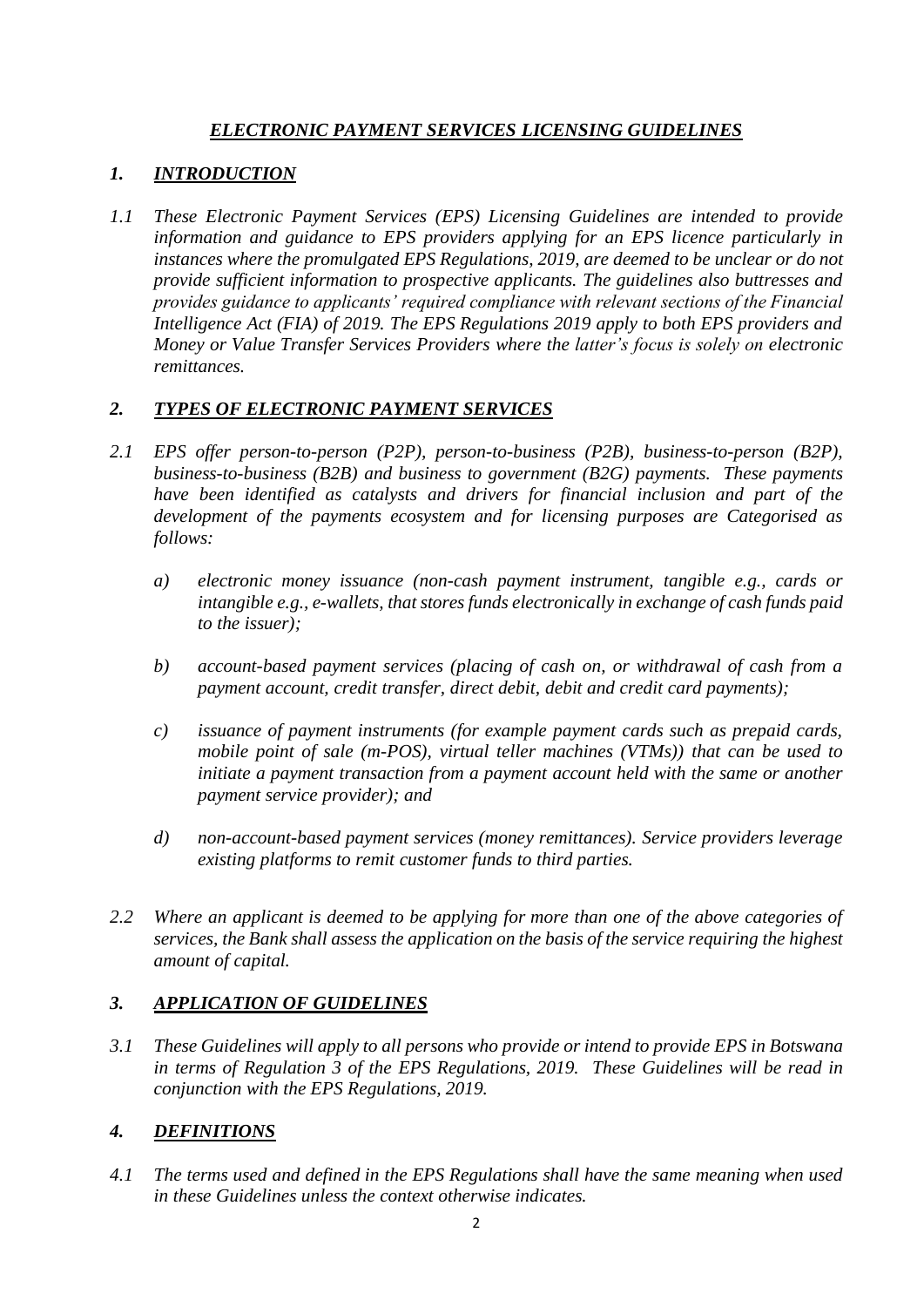### *5. LICENCING REQUIREMENTS*

- *5.1 Applicants are required to apply in writing to the Bank, complete with a cover letter and Form A set out in Schedule 1 of the EPS Regulations, addressing all applicable requirements discussed below and listed on Appendix 1:*
	- *(a) Initial Capital Requirements*
- *5.2 Section 5 (2) (c) of the EPS Regulations requires that an EPS provider shall meet the minimum capital requirements set out in Schedule 2 and will provide additional capital as may be required. These are P2 000 000 for Electronic Money Issuance; P1 000 000 for Account Based Payment Services and P100 000 for non-account-based services.*
- *5.3 An EPS provider may use one or more of the items specified below to meet the initial capital requirements:*
	- *(i) Capital instruments (e.g., ordinary shares);*
	- *(ii) Retained earnings;*
	- *(iii) Other verifiable income; and*
	- *(iv) Other reserves.*
- *5.4 The capital should be identifiable in the financial statements, and where Debt Equity is used, evidential information and records must be provided to support or as proof of ability to meet required capital.*
- *5.5 An EPS provider should submit a certified copy of the latest audited financial statements or,*  in the case of a new company which is yet to complete its first financial year cycle, the *following documents may be submitted in lieu of the audited financial statements:*
	- *(i) Five (5) year financial projections;*
	- *(ii) Latest bank verified account statement; and*
	- *(iii) Proof of financial liquidity.*
	- *(b) Establishment of a Legal Person*
- *5.6 An EPS provider must be incorporated in Botswana in accordance with the Companies Act. An EPS provider license application must be accompanied by certified copies of certificate of incorporation and company extract.*
	- *(c) Fitness and Propriety Test*
- *5.7 The fit and proper test processes include completing a questionnaire, providing identity documents, copies of educational qualifications and passport-sized photos for Directors, Ultimate Beneficial Owners, Principal Officers and Senior Managers per Form C of Schedule 1 of the Regulations. Additionally, Directors, Ultimate Beneficial Owners, Principal Officers and Senior Managers are to complete the Botswana Government Security Vetting Consent and Authorisation Form allowing the Bank to carry out a check on the financial propriety of the Directors, shareholders and Principal Officer. A request for these forms must be made to [epslicensing@bob.bw](mailto:epslicensing@bob.bw) when compiling the application package.*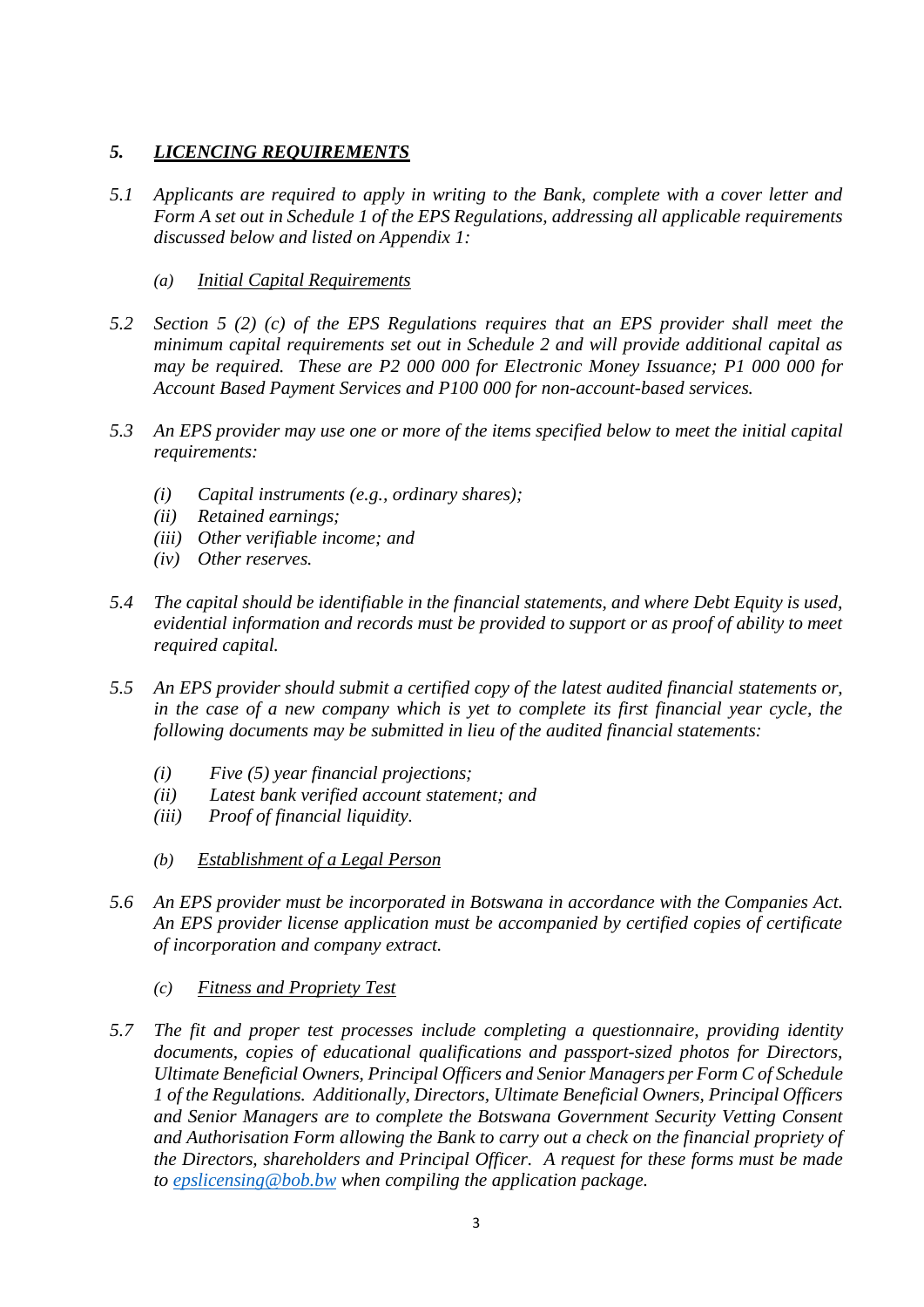- *(d) Safeguarding of Funds*
- *5.8 In line with Regulation 21 of the EPS Regulations, where applicable, an EPS provider shall open a dedicated cash account with a commercial bank for the safeguarding of customer funds. An EPS provider shall safeguard funds cashed in by customers for conversion into electronic funds by:*
	- *(i) separating funds received from EPS customers/clients from funds of any other business operations conducted by the payment services provider;*
	- *(ii) ensuring that the dedicated cash account has records of all customers using the EPS; and*
	- *(iii) maintain or keep 100 per cent of the electronic money float (virtual money in circulation) in the form of cash balances held at commercial bank(s) in Botswana.*
- *5.9 For the above, a letter of confirmation of account from the partner settlement commercial bank where the account is held must be submitted to the Bank. Additionally, a valid signed settlement agreement with the commercial bank must be submitted to the Bank.*
	- *(e) Governance Arrangement*
- *5.10 In compliance with Regulation 15 of the EPS Regulations, an EPS provider shall establish effective, transparent (that is detailing all key positions and their roles and responsibilities), and adequate governance arrangements to ensure the continued integrity of its service. The governance arrangements shall include keeping of the EPS as a separate business unit from other business units of the licensee including:*
	- *(i) clearly defined and documented organisational arrangements for ownership and management structure;*
	- *(ii) maintaining a separate management structure for the EPS;*
	- *(iii) keeping separate books of accounts for its payment services; and*
	- *(iv) segregation of duties and internal control arrangements to mitigate against the risk of mismanagement and fraud.*
	- *(f) Risk Management Framework*
- *5.11 Regulation 19 of the EPS Regulations provides that an EPS provider shall establish and maintain a Risk Management Framework to mitigate against risk and ensure the safety and integrity of transactions. The Risk Management Framework should identify the range of risks associated with the provision of critical operations and services; and include comprehensive risk management policies, procedures and systems to identify, measure and monitor the range of risk on an ongoing basis. Common risks include operational, technological, settlement, liquidity and money laundering and the financing of terrorism (ML/FT) risks.*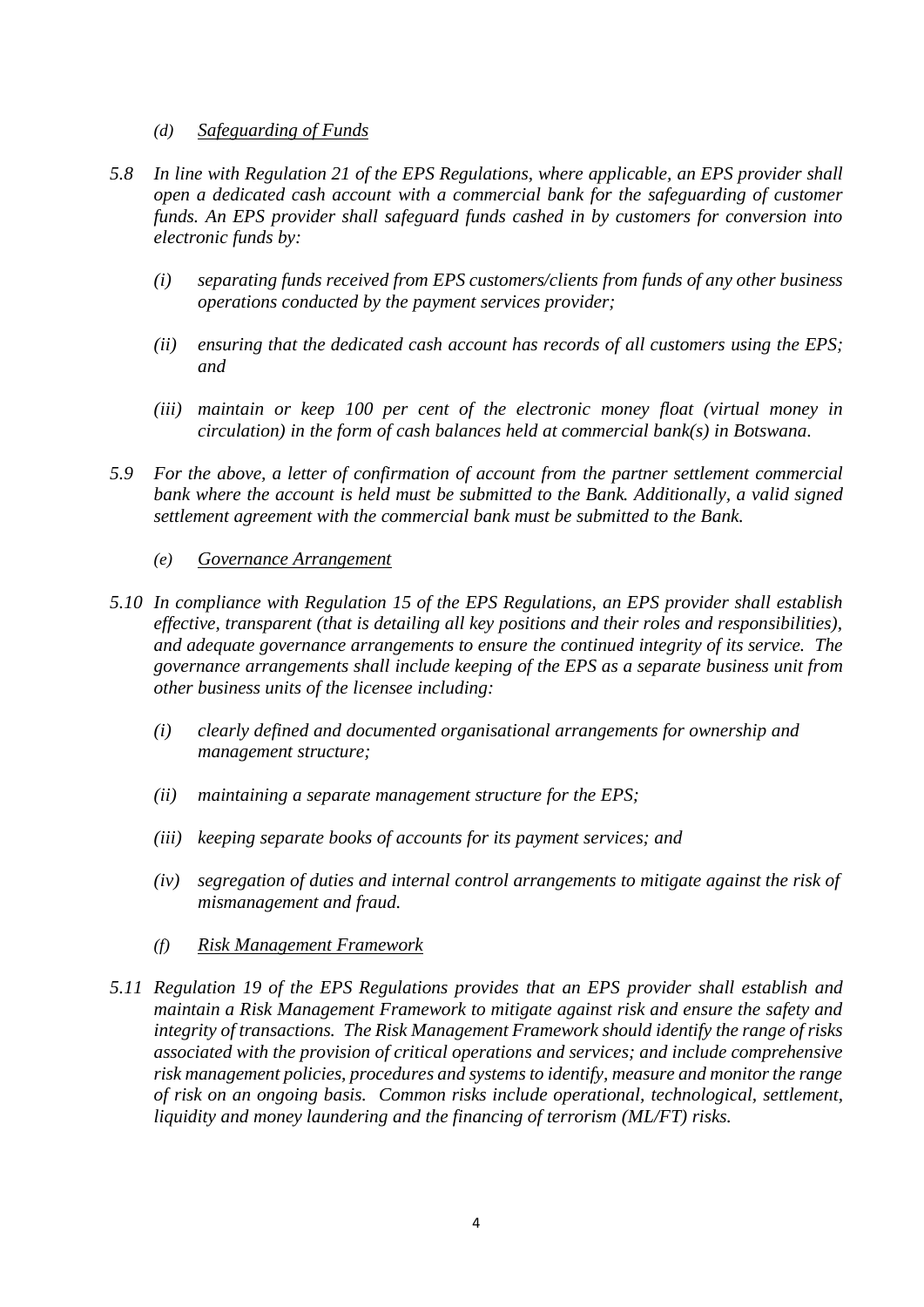#### *(g) AML/CFT Arrangements*

- *5.12 The applicant should be able to demonstrate the employment of internal control mechanisms that comply with AML/CFT/P obligations. The internal controls should also include appointment of an AML/CFT Compliance Officer in line with requirements of the FI Act, 2019, and related Regulations. In addition, the applicant must provide information on the sanctions screening system/platform to be used and clearly detail the capabilities of such a system. This information must be supported by agreements or contracts with the sanctions screening system provider.*
	- *(h) Application and Licence Fees*
- *5.13 An application should be accompanied by proof of payment of an initial application fee amounting to P1 000.00 (excluding VAT). A licence fee of P10 000.00 (excluding VAT) shall become due upon approval of the application and annually thereafter.*
- *5.14 Prior to submission of the application, applicants are required to arrange for an information verification meeting with the Payments and Settlement Department, whose objective is to ensure the completeness of the application and that it meets all requirements of the EPS Regulations. Requests for a verification meeting should be sent to email address: [epslicensing@bob.bw.](mailto:epslicensing@bob.bw)*
- *5.15 Following the information verification exercise, applications that have been confirmed to be meeting all requirements of the EPS Regulations per the EPS Application Checklist should be submitted to the Bank's Registry. Upon receipt, the application will be rechecked for completeness and acknowledged in writing, within seven (7) days.*
- *5.16 Any outstanding information or requirements, if any, will be requested from the applicant. Such information should be provided within 28 days of the request per Regulation 4(5) of the Regulations.*

### <span id="page-5-0"></span>*6. APPLICATION VERIFICATION CHECKLIST*

- *6.1 An application for a licence to offer EPS must be submitted in the appropriate format outlined in Form A of Schedule 1 and be accompanied by the Checklist at Appendix I as well as all the documentation listed in the Checklist.*
- *6.2 The Bank will decide as to whether or not to grant a licence only in respect of applications that are accompanied by all required supporting documents as listed in the Checklist at Appendix I.*
- *6.3 The Bank will advise the applicant of its decision within three (3) months of receipt or date of application as indicated in the acknowledgement letter.*

### <span id="page-5-1"></span>*7. KEY ONGOING COMPLIANCE REQUIREMENTS*

#### *(a) Annual Fees*

*7.1 The licence is renewable annually and the applicable annual fee is P10 000.00 (excluding VAT).*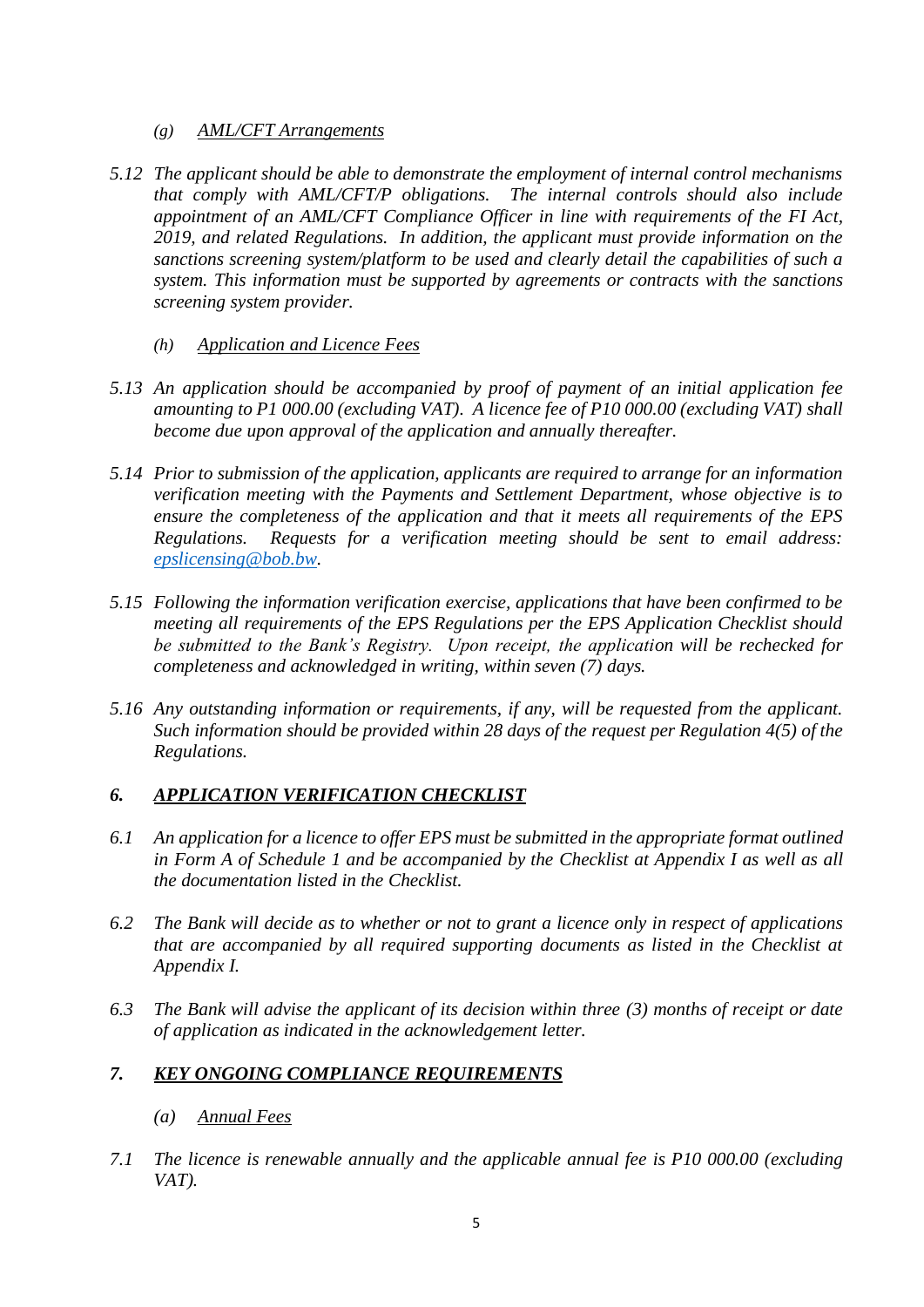- *(b) Reporting*
- *7.2 EPS providers are required to submit operational information on a monthly basis in a format prescribed by the Bank (Available at [www.bob.bw\)](http://www.bob.bw/). Regulation 35 of the EPS Regulations provides that the Bank shall have access to any relevant information under the control of a licensee related to the provision of EPS.* 
	- *(c) Oversight*
- *7.3 EPS providers are expected to study and understand the Payments System Oversight Policy (Available at [www.bob.bw\)](http://www.bob.bw/) which guides the Bank's regulatory responsibilities mandated by the EPS Regulations. .*
	- *(d) AML/CFT Supervision*
- *7.4 EPS providers are designated as Specified Parties in terms of the FI Act, 2019, and are therefore subject to AML/CFT supervision by the Bank as outlined by the FIA 2019.* 
	- *(e) Record Keeping*
- *7.5 EPS/MVTS providers are required to maintain records that include all types of transactions and customer identification documents for a period of 20 years from the date a transaction is concluded and after the termination of the business relationship. This requirement is in line with Sections 27 and 28 of the FA Act*

#### <span id="page-6-0"></span>*8. CONTACT INFORMATION*

*8.1 Applications for an EPS licence shall be addressed to:*

*The Director Payments and Settlement Department Bank of Botswana Private Bag 154 Gaborone*

*8.2 During the application assessment period, the Bank may call upon additional information required to verify factual information provided by the applicant*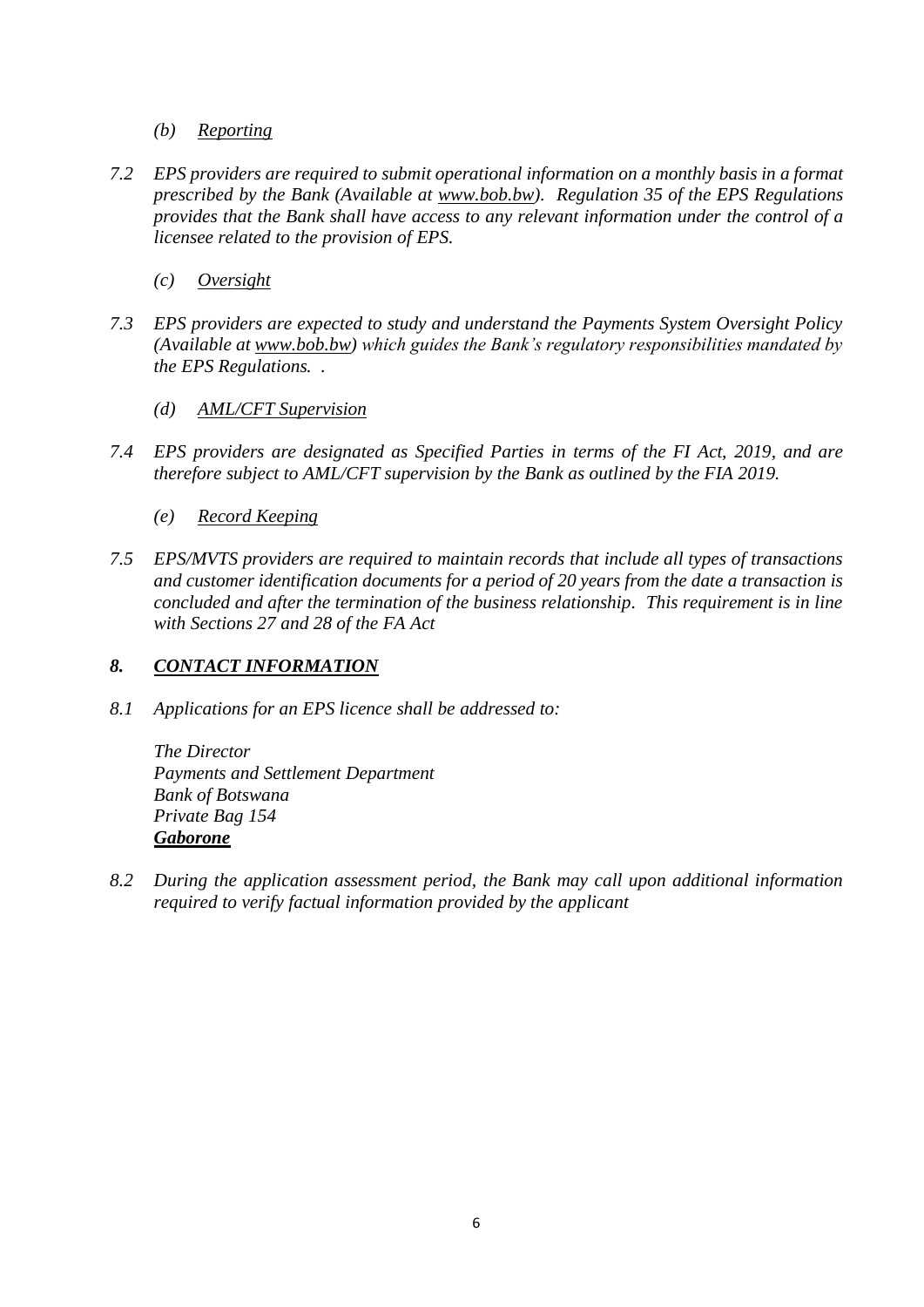# *Appendix I*

| A description of the applicant's governance arrangements and internal control<br>mechanisms that are comprehensive and proportionate to the nature, scale, and<br>complexity of the payment services. This should include, where applicable, a company<br>organisational structure showing relationships with other companies, domestic and<br>international for purposes of clearly depicting major shareholders and Ultimate<br>Beneficial Owners of the company applying for EPS licensing                                    |
|----------------------------------------------------------------------------------------------------------------------------------------------------------------------------------------------------------------------------------------------------------------------------------------------------------------------------------------------------------------------------------------------------------------------------------------------------------------------------------------------------------------------------------|
| Certificate of incorporation as a registered company under the Companies Act and<br>company extract                                                                                                                                                                                                                                                                                                                                                                                                                              |
| Duly signed covering letter on company letterhead.                                                                                                                                                                                                                                                                                                                                                                                                                                                                               |
| A structured and detailed business plan providing a clear description of the proposed<br>EPS and its economic and social benefits, mode of operation in terms of target<br>market/customers, clear description of each product, , comprehensive process flows,<br>technological requirements and platform providers, third party support required, tariffs<br>and charges. The business plan should also indicate whether the application constitutes<br>a new business or an extension/diversification of an existing business. |
| The geographical area to be covered.                                                                                                                                                                                                                                                                                                                                                                                                                                                                                             |
| A description of funds flow processes and settlement arrangements with respect to<br>safeguarding of funds.                                                                                                                                                                                                                                                                                                                                                                                                                      |
| A signed and valid trust account management and Settlement Agreement with partner<br>settlement bank, where applicable.                                                                                                                                                                                                                                                                                                                                                                                                          |
| Letter by partner bank confirming existence of a dedicated trust account.                                                                                                                                                                                                                                                                                                                                                                                                                                                        |
| Information on liquidity arrangements detailing the management of liquidity risk<br>including liquidity and float management processes for agents, where agents will be<br>used in the distribution of the service.                                                                                                                                                                                                                                                                                                              |
| Evidence of sufficient funds to meet the initial and ongoing capital requirements per<br>Regulation 20 read with Schedule 2 of the EPS Regulations.                                                                                                                                                                                                                                                                                                                                                                              |
| AML/CFT Policy detailing internal control mechanisms established in compliance with<br>anti-money laundering and counter terrorism financing and proliferation (AML/CFT/P)<br>of weapons of mass destruction obligations.                                                                                                                                                                                                                                                                                                        |
| Proof of appointment of an AML/CFT Compliance Officer in line with Section 12 of the<br>Financial Intelligence (FI) Act, 2019.                                                                                                                                                                                                                                                                                                                                                                                                   |
| Signed and valid agreement with a sanctions screening platform provider.                                                                                                                                                                                                                                                                                                                                                                                                                                                         |

<span id="page-7-0"></span> $\mathbf{r}$